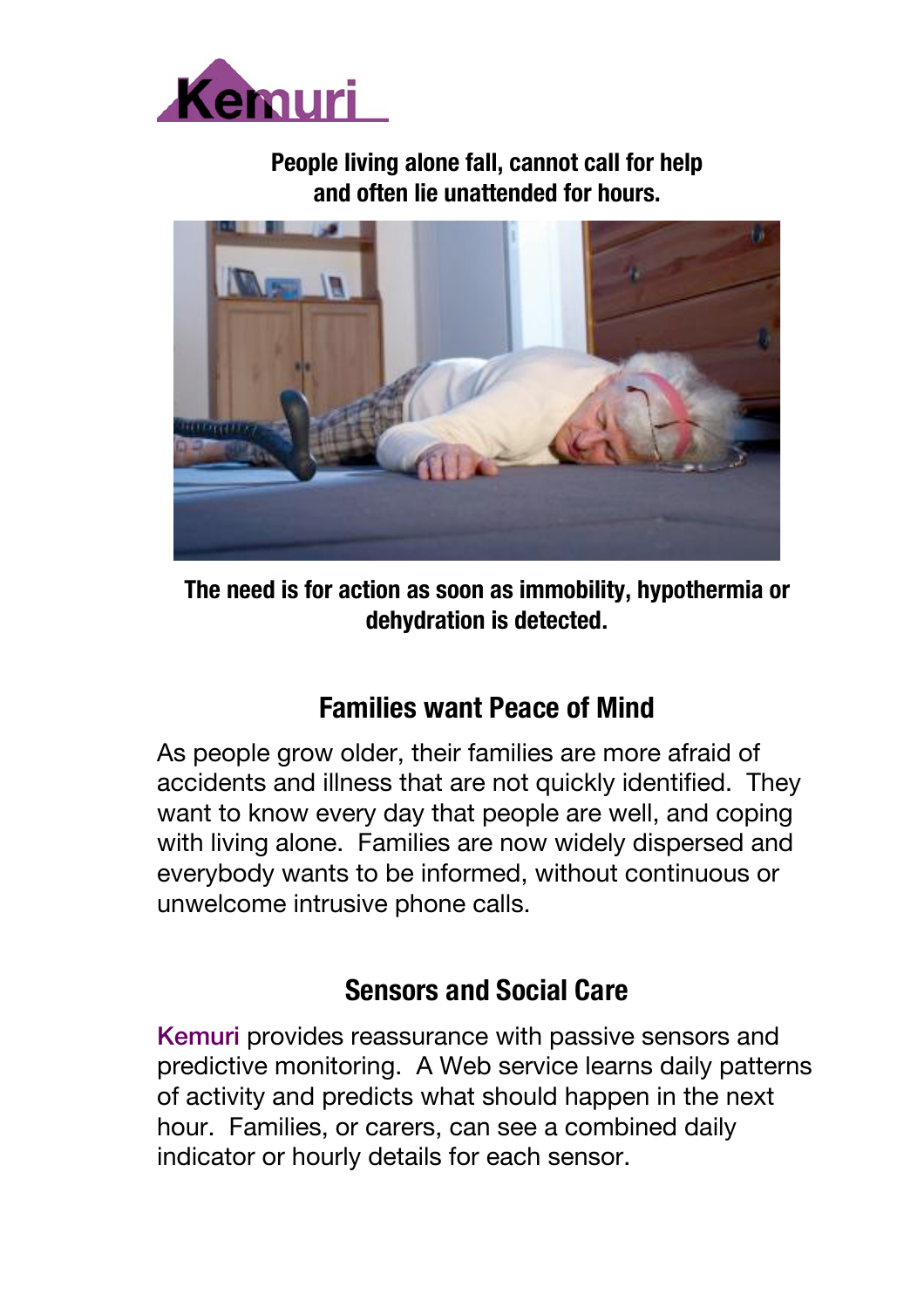## **Granny's True Story**

Our first potential customer lives hundreds of miles away from his Granny. He drew this chart with Granny's indicators of wellbeing: cups of tea, room temperature and wake-up time. Blue dotted lines show her normal levels.



On Sunday night, she was fine. By Monday morning the room temperature had dropped to 5 degrees. Her heating had failed; she thought she could cope. But by Thursday she had slowed down, couldn't get up as usual and stopped having enough cups of tea. She had hypothermia and started to dehydrate.

When he rang again on Sunday, she was in a poor state and he had to call for the ambulance. He said, "If I had only known on Monday morning, I could have stopped all this happening. I will buy the first off the production line."

Every hour of the day, Kemuri calculates the risk of hypothermia, dehydration and immobility. We won a £2000 prize from Kent County Council and spent the money on building the demonstrator. We need funding to develop the products and Web infrastructure.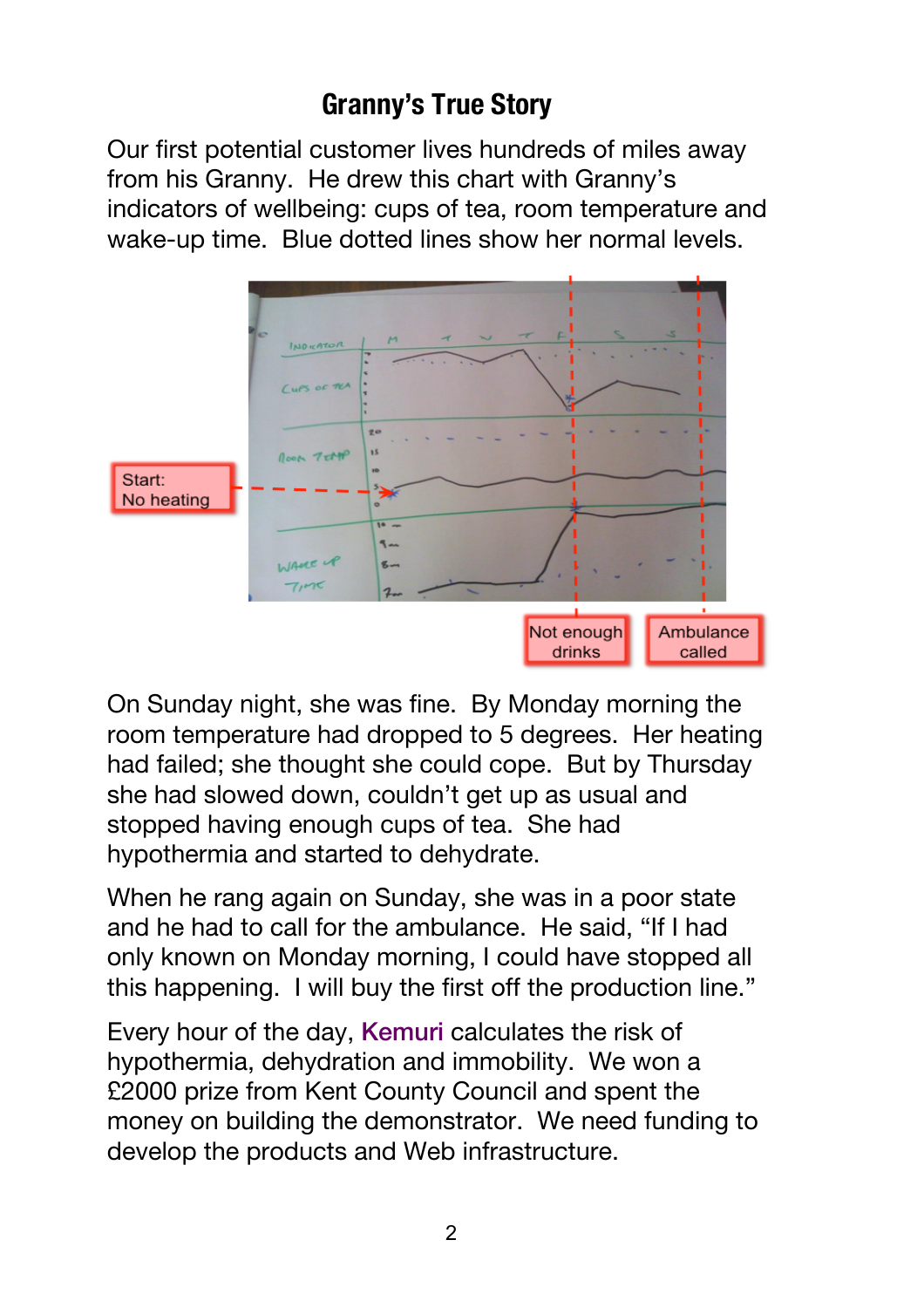### **Unique Multi-Sensor Power Socket**

Kemuri has integrated several sensors and connected them to the Internet in one convenient wall mounted unit**.**



- Sensors for temperature, power, motion and humidity
- Safely and securely fitted by professionals in food preparation areas
- Permanently connected to power supply with battery back up and warning messages for power outage
- Adaptable for international markets



#### **Social Care Cycle**

- Predictive monitoring checks activity every hour
- Families check every day, or notified by text message
- Somebody visits if contact cannot be made by phone